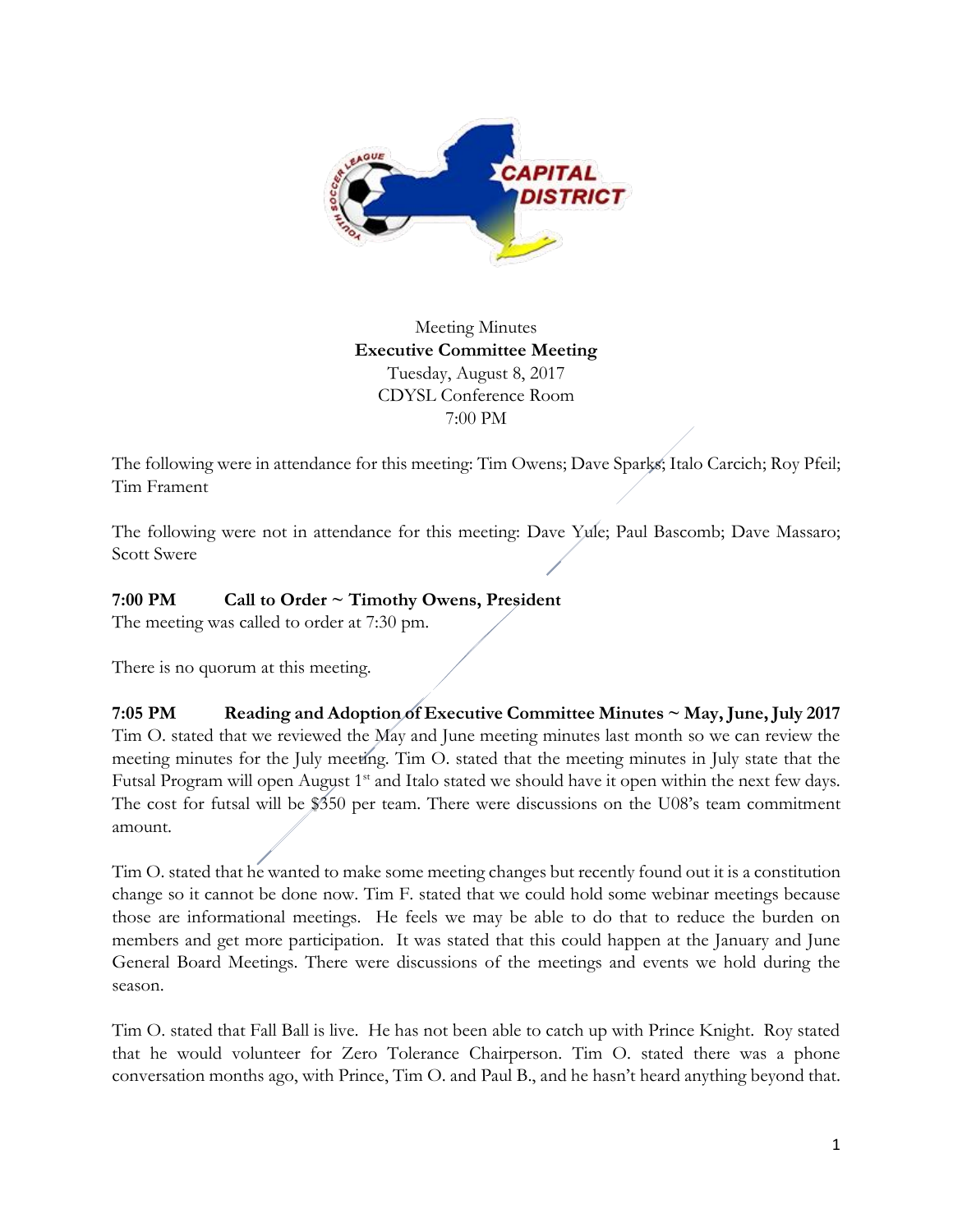Tim O. stated that Tammy is working on the website with the college games being posted on the website and Tim had changed her around to a few other items that needed her attention first and they were taken care of and she will continue to work on the college games being posted.

It was discussed that the Rules and Regulations were still being updated, there were no changes, they were being worked on for updating and formatting.

Roy stated that he is going to step away from getting clinicians for the workshop and he thought about it more and has decided to step away from it. Tim O. has asked Roy to please reconsider to at least train and it was stated that Roy will be around for advice. Roy stated that he will still be a coaching instructor for courses. Tim O. told Roy that he has done a stupendous job in the past with getting the clinicians for the workshop as well as his advice on items at the workshop and he thanks him for that time he put into this event. Tim O. stated that we are talking about having, at that event, the coaching licensing courses and it was very successful. Tim O. stated that we could also add other items to that event such as parent education, referee courses, etc. There were discussions about this event. Tim F. gave some examples of how other leagues handled the coach's instruction part of the workshop. Tim O. stated he looks forward to Roy teaching an individual(s) on the coach workshop. The Coach Workshop will be in the middle of March 2018.

# **7:10 PM Finance Report ~ Dave Yule, Treasurer**

There was a question on why there was a check made out to a referee and it was stated that it was the referee assignor in Massachusetts. There were discussions on the payment of referee vouchers and referee assigning and who we send the check to.

There were discussions on the Proof and Loss/ine 400 for the fines and forfeitures and the amount of money that was billed out on these. There were discussions on the office enforcing the rules but the clubs need to curb their coaches in and these are the rules that they voted on. There were discussions regarding the education of the clubs from the presidents, coaches, parents, etc., so we don't have to fine them the way that we are based on their actions.

# **7:15 PM Office Report ~ Timothy Owens**

Tim O. stated that Italo and Tammy are working all summer hours to keep the office running and they have a part-time temp. in the office helping about 10-12 hours a week helping do some items in the office.

We still need to reconcile Empire Cup but we are awaiting the bill for the Town of Glenville for the park and we need the rebates back from the travel agency.

Tim F. asked if the Town of Glenville is going to start charging for use of the park, how are we going to handle Fall Ball program? Italo stated that he spoke with Jamie MacFarland for the Empire Cup and he hasn't heard back from him to date. Tim F. stated that any negotiations should be handled by Highland Soccer Club because they are the one with the park and their arrangements with the Town of Glenville. Tim F. stated that there are two major events in the fall that will happen the day before one of our Fall Ball Program dates.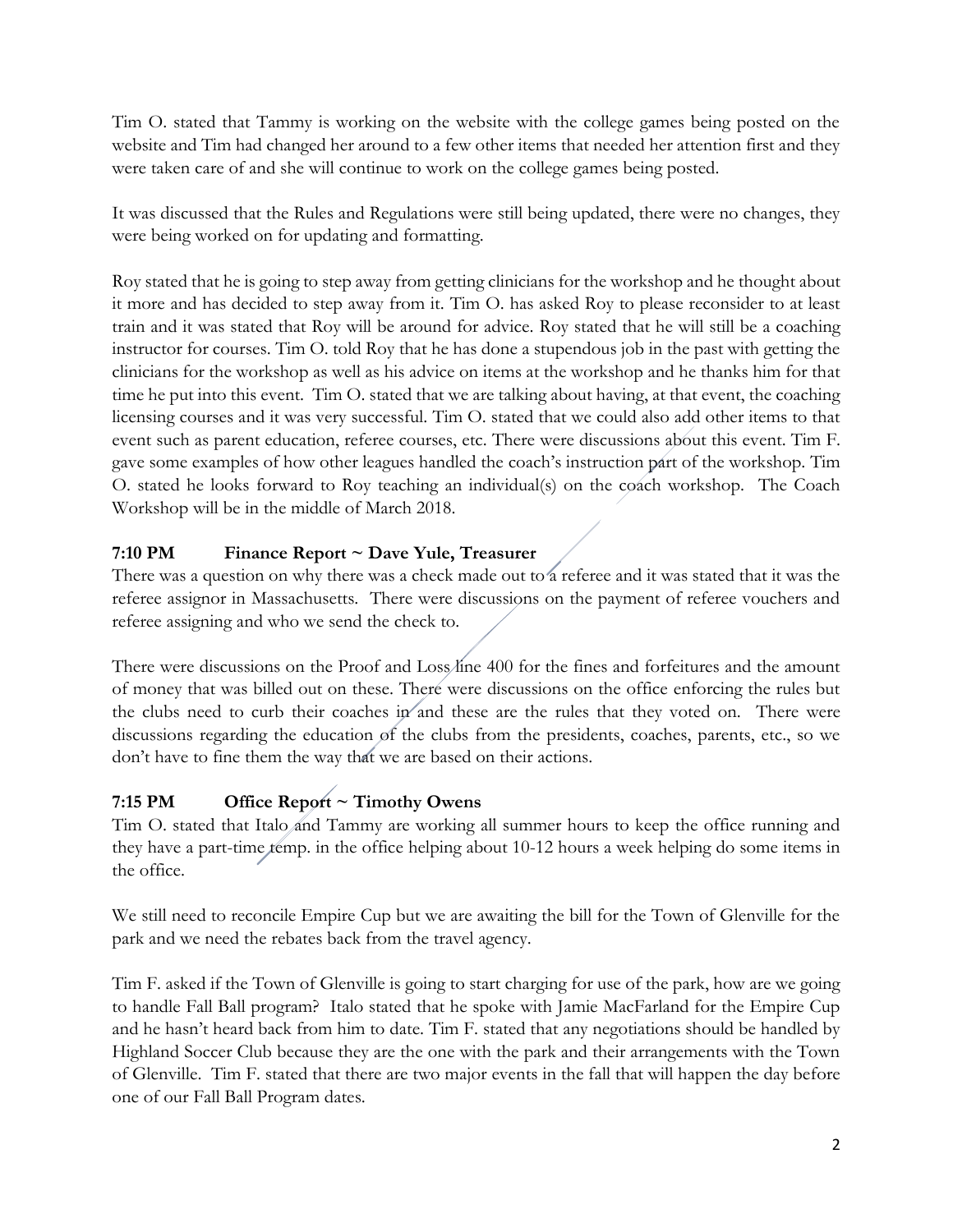Italo stated that Ballston Spa is out for Futsal as he spoke with an individual there and he is working with an individual in Greenbush for the schools. There were discussions on the commitment if you try to get more venues. It was stated we need to advertise earlier so people can see it and commitments can be made. Tim O. stated that we need to get the information out to the Fall Ball coaches in regards to Futsal to try to get them to sign up for Futsal early. There were discussions can we get a commitment without a down payment and if so what is the deadline date and how much for a commitment to get the venue down for us.

### **7:30 PM Committee Reports:**

#### **Rules ~ Scott Swere (RULES PROPOSALS – Updates)**

There is nothing to report at this meeting.

#### **Finance ~ Dave Sparks**

There is nothing to report at this meeting.

#### **Games ~ Paul Bascomb (GAMES – Updates: Futsal, Spring)**.

Tim O. stated that Spring season is over. Teams are signing up for Fall Ball and we have 17 teams signed up as of today.

#### **Membership/Nominations ~ Dave Sparks**

Dave S. stated that we have not heard anything back from Halfmoon on their name change. We aren't sure of the name they are looking to change it to and we haven't heard back.

Dave S. stated that we heard of an inquiry from the Oneonta Soccer Club with possibly rejoining CDYSL. Tim O. stated that we should pursue it. He stated that we are already encountering teams that don't want to travel down to Calcio United SC. Tim O. requests that all the Calcio United SC games home games up front so that the first group of games are done for their home games and teams must go there. Tim F. stated that he must read the constitution and/or bylaws again but he doesn't believe the county they are from, Calcio United, and he thinks they may be guest teams from that area but he is not positive about this right now. There were discussions on this topic. There were brief discussions on home games having to play within the counties the clubs are located in.

## **Registrations ~ Tammy Kishbaugh**

Tim O. stated that they are steady at about 10,000 plus players.

#### **ZTEC, Arbitration, Appeals ~ Tim Frament**

Tim O. stated we already spoke about this in an above discussion.

#### **7:45 PM Programs:**

#### **Coaching Education ~ Roy Pfeil, Second Vice President**

It was stated that they are changing a few formats in education soon.

#### **ODP Program (follow-up) ~ Roy Pfeil**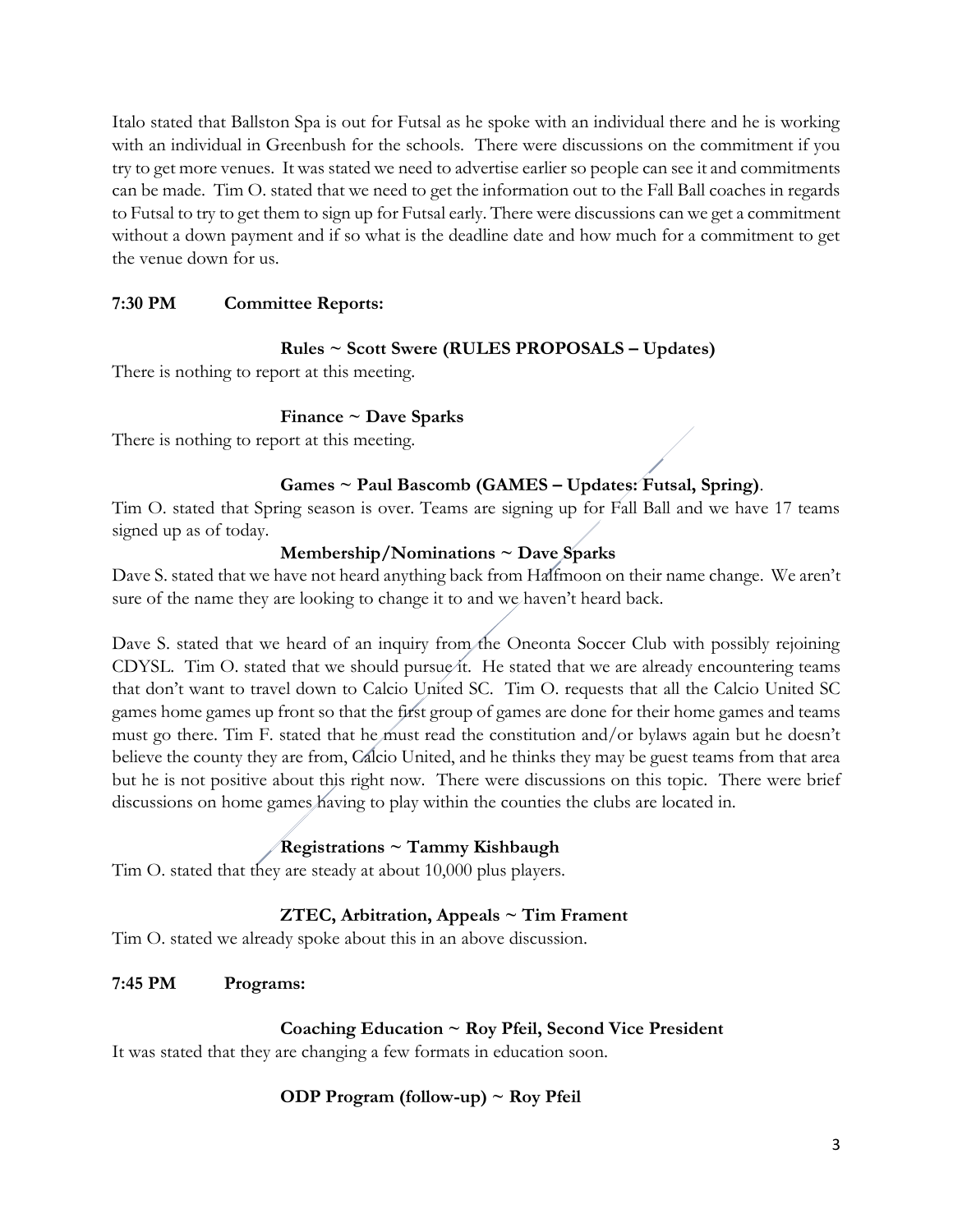Roy asked Tammy to send out the message today for the tryouts for the ODP North and Roy outlined what that message was. Roy mentioned a question that was brought up today from an individual about a 2007 player trying out for a 2006 team. Roy asks why don't we start a new program that is pre-odp for players. There were discussions on this matter. Roy explains on what he wanted to do with the ODP North Players and why he was asked to change it by Jim Volpe.

### **TOP Soccer ~ NO REPORT**

There is no report on this topic.

#### **Coaches Workshop**

This topic was discussed in above conversations.

#### **7:55 PM Unfinished Business –**

Italo stated that he believes it is critical to updating the scheduling software. Italo stated that Dave Y. stated that we did have monies for this item.

Italo stated that we seriously need to think about staff replacement. It was stated that the office needs to move forward on advertising positions.

Italo stated that CD Ref will meet with us but we are waiting to hear back from the dates that work with them. This is to discuss the season, upcoming season, etc., with them. Tim O. stated we need to collaborate with CD Ref on help retain, educate and more with the referees. We cannot partner with them but we can collaborate with them.

Italo stated that August 15, Italo and Tammy will meet with the Boys Section II Chair and membership for the Exceptional Seniors. Tom Husser of the Girls side spoke with Italo and they have decided they have not decided on the meeting so Tom will send Italo an e-mail of all the league representatives on the girl's side and we will go from there. Tim O. asked about having some Juniors coming in for Exceptional Seniors as well. This topic was discussed in various details. Italo stated that we would need to contact the High School association as they would be the ones who would have to approve that item of having Juniors attend this event. It was stated it is worth exploring. Tim F. stated that if we can't do that with the High Schools, we can do it without them. Tim O. stated he couldn't take the credit for the Juniors but when he was walking around last year and speaking with individuals this topic was brought up at least three times.

Italo stated that a young man, former soccer player and referee was killed in a hiking accident and he is asking that we send a \$75 donation to the family's choice. Tim O. stated that a moment of silence at the AGM would be appropriate. Tim O. stated that there are at least 2 high schoolers who passed away by an accident and a fight with brain cancer. Tim O. stated that we will also allow any from the floor to offer a name for a moment of silence.

Tim O. wants to propose that he wants to offer up and we can all think about. He would like to take all the first and second place teams and offer them a spot at Empire Cup for 2018 a 50% discount. Tim O. provided the number of teams and the money applied for this. Tim O. has a second proposal